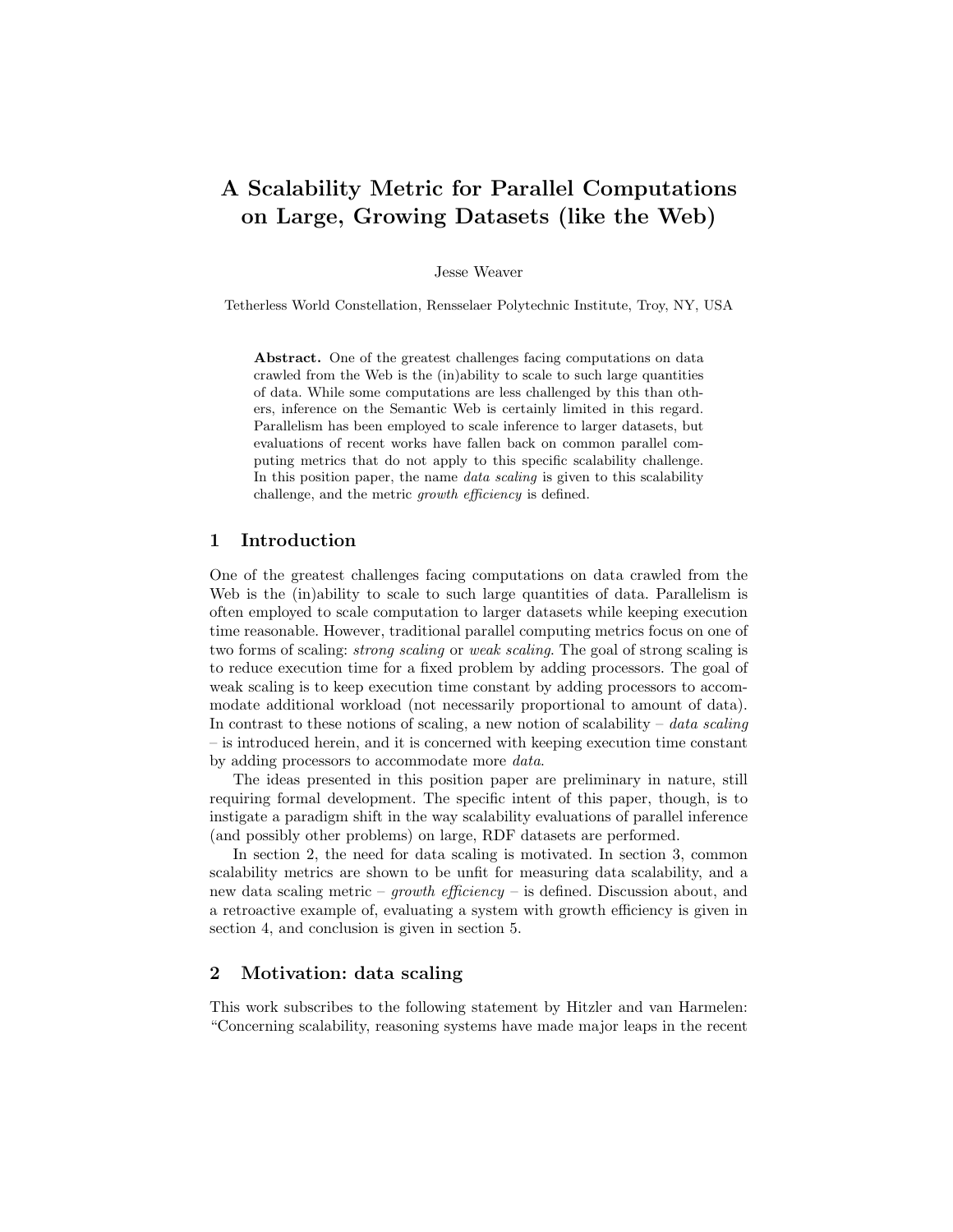past .... However, it remains an open question when (and if<sup>1</sup>) these approaches will scale to the size of the web, ..." [5]. From this statement, two assumptions are inferred which are used to motivate the work presented herein.

- 1. It is important for reasoning (including inference) systems to scale toward the size of the Web.
- 2. The Web is continuously growing.

Perhaps these assumptions are debatable, but for the intents and purposes of this paper, they are considered axiomatic. Additionally, although inference motivates this work, the definitions and their application are not specific to any particular class of problems.

To support definitions throughout this paper, a simplistic, intentionally nonspecific computational model is assumed. A (terminating) parallel computation is performed on some dataset, in some amount of time, utilizing some number of processors. This is sufficient for the following discussion.

Indeed, progress has been made for specific forms of reasoning on large datasets. At the very least, varying degrees of RDFS and OWL inference have been achieved on real-world datasets containing around a billion RDF triples [6, 8, 11, 14]. However, in 2010, linked RDF data on the Web consisted of over 24.7 billion RDF triples, and the amount of such data appears to be rapidly growing [1]. Therefore, even if effective inference could be demonstrated on the entire body of RDF data on the (current) Web, it would likely need to scale to even larger datasets in the future.

Evaluations of recently studied, parallel inference approaches  $[2, 6-13]$  give no direct indication of how well the approaches will scale to dataset sizes beyond those used in the evaluations. This seems to be due to reliance on scalability metrics traditionally used in parallel computing that do not apply to the challenge of large and growing datasets. Therefore, there is a need to explicitly name and define this scalability issue, and to provide relevant metrics for it.

Data scaling is concerned with the change in execution time of a parallel computation as processors are added to accommodate larger datasets. Data scaling is arguably the central scalability issue for parallel computations on the Web, and it is distinct from strong scaling and weak scaling as illustrated through metrics in the following section.

## 3 Common scalability metrics and growth efficiency

This section contains a brief review of fundamental metrics often used for measuring scalability (in some sense) of parallel systems. These are defined herein in an atypical way in order to relate the metrics to dataset size, thus highlighting their insufficiency for measuring data scalability. Then a new metric for data scaling is introduced. To aide this discussion, the following definition is needed.

<sup>&</sup>lt;sup>1</sup> "Since the web keeps growing, they may never scale, even if they become much more efficient." Footnote in quote from [5]. Footnote number appearing in the quote herein differs from the number used in [5].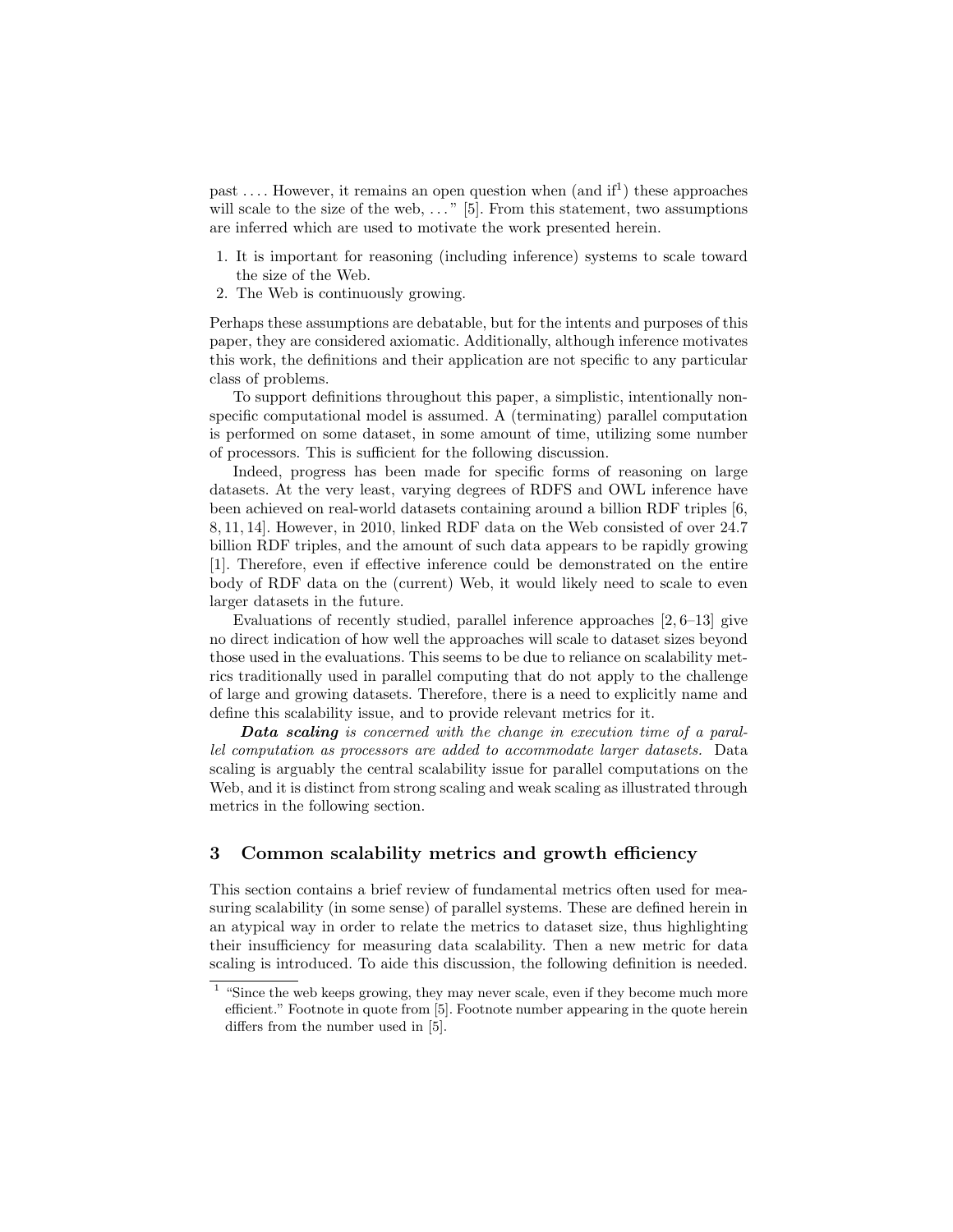**Definition 1.** A growing dataset is effectively a function D that maps positive integers to datasets such that for any positive integer n,  $|D(n)| = n$  and  $D(n) \subset$  $D(n+1)$ .

Relative speedup and metrics based on it are the scalability metrics reported by nearly every recent work [2, 8–12]. Others report only (variants of) execution time [6, 7, 13].

**Definition 2.** Let  $D$  be a growing dataset, and fix  $k$  to some positive integer. Let  $T_1$  be the execution time for one processor with dataset  $D(k)$ , and let  $T_P$ be the execution time for P processors with dataset  $D(k)$ . Then the **relative** speedup is defined as  $S_P = T_1/T_P$ .

Clearly, relative speedup (the most common strong scaling metric) gives no direct indication of data scaling since the dataset is fixed. As an alternative, one may resort to (empirical) scaled speedup [4] (the most common weak scaling metric).

**Definition 3.** Let  $D$  be a growing dataset, and fix  $k$  to some positive integer. Let  $t_1$  be the execution time for one processor with dataset  $D(k)$ . Let  $i > k$  be a positive integer such that the execution time for P processors with dataset  $D(i)$ is  $t_1$ . Then let  $t_P$  be the execution time for one processor with dataset  $D(i)$ . Then the **scaled speedup** is defined as  $S_P = t_P / t_1$ .

Unlike with relative speedup, in scaled speedup, the dataset size changes with the number of processors. However, processors are added not to accommodate more data but rather to keep execution time constant.

Therefore, these metrics (and those metrics derived from them) are unsuited for measuring data scalability, and a new metric is needed.

**Definition 4.** Let D be a growing dataset, and fix k to some positive integer. Let  $\mathcal{T}_1$  be the execution time for one processor with dataset  $D(k)$ , and let  $\mathcal{T}_P$  be the execution time for P processors with dataset  $D(P \cdot k)$ . Then growth efficiency is defined as  $\mathcal{G}_P = \mathcal{T}_1/\mathcal{T}_P$ .

Growth efficiency directly aligns with the notion of data scaling. The idea is that the size of the input dataset should grow linearly with the number of processors, as captured in the definition. Thus, processors are added to accommodate more data. Growth efficiency is more comparable to efficiency  $E_P = S_P/P$  or scaled efficiency  $\mathcal{E}_P = \mathcal{S}_P/P$  in that it is a value between zero and one<sup>2</sup> (inclusively).

# 4 Evaluations using growth efficiency

Performance evaluations using growth efficiency are fairly intuitive, but there are some important details, particularly when the evaluation is meant to compare systems.

<sup>&</sup>lt;sup>2</sup> That is, in theory. Although undetermined at present, there may exist some conditions in practice that allow for growth efficiency to be greater than one. This would be akin to superlinear speedup in which efficiency can be greater than one.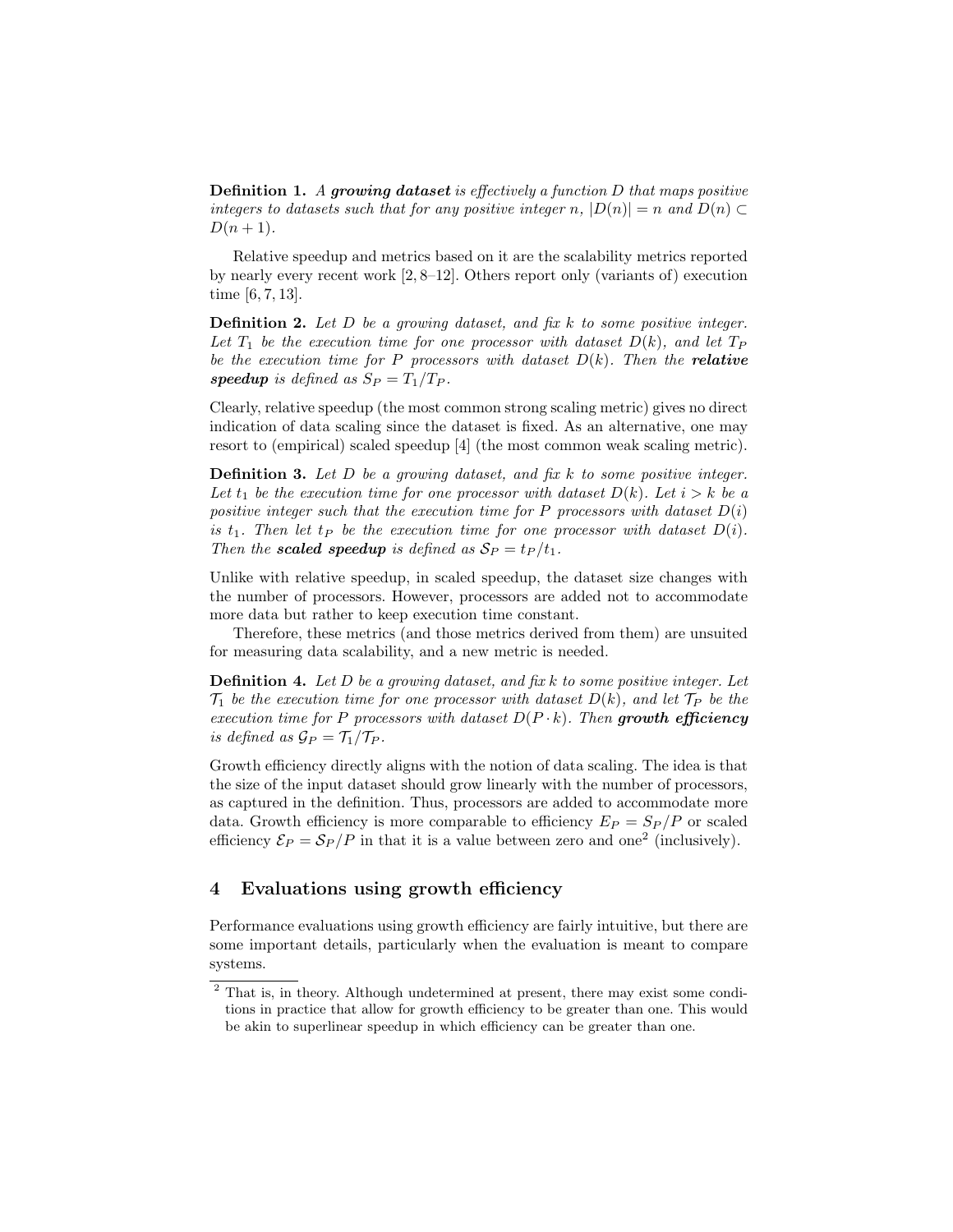Points  $\langle x, y \rangle$  in scatter plots should be such that x is the dataset size and y is the growth efficiency. Using notation from definition 4, the points are  $\langle P \cdot k, \mathcal{G}_P \rangle$ for some k and various P. This brings up the issue of what k should be.  $k$  is the amount of data for a single processor, and as such, it is referred to herein as the processor capacity. Processor capacity can be defined in numerous ways. One possibility is availability of space (e.g., RAM, disk); another possibility is the maximum amount of data a single processor can handle without exceeding a specific upper bound on execution time. Regardless, an evaluation should include discussion and justification of how processor capacity is determined.

It is often the case that evaluations of different systems are performed independently of each other, and some meaningful comparison is retroactively sought. Thus, consideration must be given to potential differences in choice of growing dataset and notion of processor capacity. That is, evaluations are comparable only in as much as the parameters of the evaluations are comparable.

Growing datasets should be similar, if not the same. Meeting this requirement is straightforward with synthetic datasets, but more difficult with realworld datasets. Unless it is obvious, an evaluation should make clear the method by which the dataset was linearly "grown" with number of processors. It is conceivable that the order of adding data can vary the change of execution time, for example, in the context of inference with negation as failure.

Notions of processor capacity should be similar, although it is not necessary that they be exactly the same. For example, two evaluations using different notions of space-bounded, processor capacity are likely to still be comparable strictly in the context of data scaling.

Although more thorough discussion is warranted, an example, retroactive evaluation illustrating the differences of strong scaling and data scaling would likely be a better use of the remaining space, given the limitation on paper length. Some of the results from parallel, RDFS inference in [13] are reorganized in this section to address data scaling. The growing dataset is LUBM [3] generated using a seed of zero. A notion of space-bounded capacity is used, specifically RAMbounded capacity. In this case, the processor capacity is 2,699,360 triples. This is not necessarily the maximum processor capacity, but since this evaluation is retroactive, it is sufficient for the purposes of demonstration.

This example is intended to illustrate how growth efficiency differs from efficiency  $E_P = S_P/P$  in the strong scaling sense. Therefore, the two are plotted below over number of processors. (Recall that it was stated that the x-axis should be dataset size for growth efficiency, but such an x-axis is nonsensical for efficiency.)

Table 1a shows metrics for the overall computation, which includes I/O from/to a parallel file system. Efficiency and growth efficiency are plotted for number of processors in figure 1a. Growth efficiency for 256 processors is 0.66. That is, 256 times as much data was processed in about  $1/0.66 \approx 1.5$  times as much time as with a single processor. Efficiency, which is 0.36 for 256 processors, does not make this evident at all.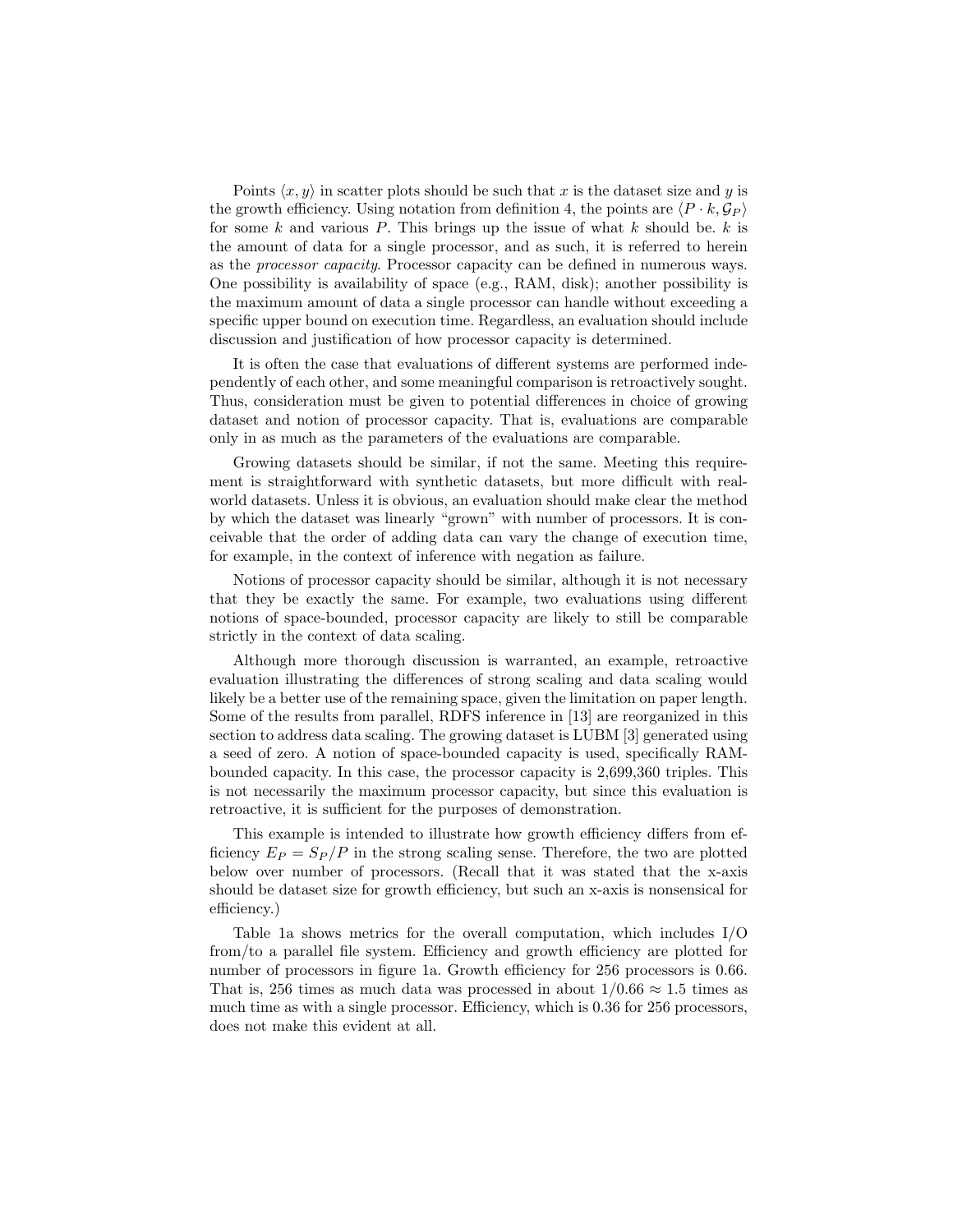Table 1b and figure 1b show the same metrics for only the inference portion of the computation. The inference portion of the computation is embarrassingly parallel, so there is no interprocess communication or contention. Clearly, the inference portion of the computation is very scalable – at least for LUBM data – in both the strong and data scaling senses. This indicates that the inference portion of the computation will likely scale to very large datasets without significantly impacting execution time, although the same cannot be said for the overall computation.

| P              | $T_P$ | $E_P$ | $T_P$ $G_P$ |      | P              | $T_P$                | $E_P$ | $\tau_{\scriptscriptstyle P}$ | $G_P$ |  |
|----------------|-------|-------|-------------|------|----------------|----------------------|-------|-------------------------------|-------|--|
| 1              | 360   | 1.00  | 360         | 1.00 |                | 283                  | 1.00  | 283                           | 1.00  |  |
| $\overline{2}$ | 178   | 1.01  | 415         | 0.87 | $\overline{2}$ | 137                  | 1.03  | 285                           | 0.99  |  |
| 4              | 98.0  | 0.92  | 415         | 0.87 | 4              | 67.7                 | 1.04  | 286                           | 0.99  |  |
| 8              | 49.1  | 0.92  | 408         | 0.88 | 8              | 33.2                 | 1.06  | 289                           | 0.98  |  |
| 16             | 26.3  | 0.85  | 409         | 0.88 | 16             | 16.4                 | 1.08  | 288                           | 0.98  |  |
| 32             | 14.4  | 0.78  | 442         | 0.81 | 32             | 8.24                 | 1.07  | 289                           | 0.98  |  |
| 64             | 8.39  | 0.67  | 466         | 0.77 | 64             | 4.23                 | 1.04  | 292                           | 0.97  |  |
| 128            | 3.91  | 0.52  | 506         | 0.71 | 128            | 2.11                 | 1.04  | 291                           | 0.97  |  |
| 256            | 3.91  | 0.36  | 546         | 0.66 | 256            | 1.10                 | 1.00  | 290                           | 0.97  |  |
|                |       |       |             |      |                |                      |       |                               |       |  |
| )verall<br>a)  |       |       |             |      |                | Inference Only<br>b) |       |                               |       |  |

Table 1: Execution times, efficiency, and growth efficiency up to 256 processors



Fig. 1: Efficiency and growth efficiency (log/log) up to 256 processors

## 5 Conclusion

Traditional scalability metrics from parallel computing fail to address the specific scalability challenge faced by parallel computations on data crawled from the Web, that is, the ability to handle large, growing datasets. A notion of data